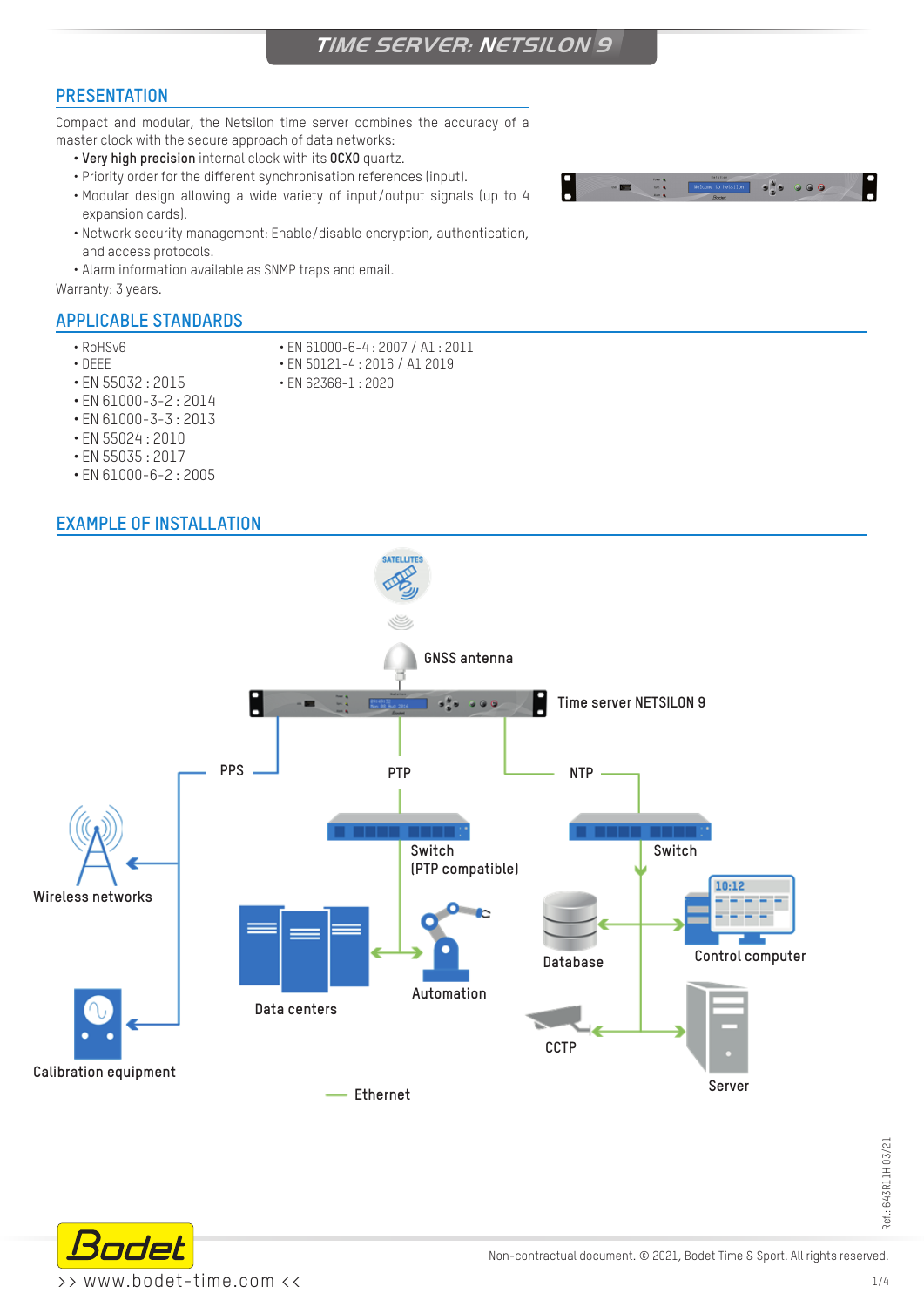### **REFERENCE SIGNALS**

|         | <b>STANDARD</b>                                | <b>OPTION</b>      |
|---------|------------------------------------------------|--------------------|
| Inputs. | - GNSS (GPS-GLONASS-GALILEO-BeiDou)<br>$-$ NTP | $-$ NTP<br>$-$ PTP |
|         | - NTP<br>- 10 MHz<br>$-$ PPS                   | - NTP<br>- PTP     |

### **SPECIFICATIONS**

|                                                         | <b>TYPICAL VALUES OF THE OCXO QUARTZ</b> |  |
|---------------------------------------------------------|------------------------------------------|--|
| <b>10 MHZ FREQUENCY OUTPUT</b>                          |                                          |  |
|                                                         | $1x10^{-11}$                             |  |
| Medium Term Stability (without GPS after 2 weeks of GPS | $lx10^{-9}/day$                          |  |
| Short Term Stability (Allan Deviation)                  |                                          |  |
|                                                         | $1x10^{-11}$                             |  |
|                                                         | $1x10^{-9}$                              |  |
| Phase noise (dBc/Hz) - typical                          |                                          |  |
|                                                         | $-125$                                   |  |
|                                                         | $-145$                                   |  |
|                                                         | $-155$                                   |  |
|                                                         | Sine wave, $+13$ dBm/50 ohm, BNC         |  |

| <b>1PPS OUTPUT</b>                                                   |                              |
|----------------------------------------------------------------------|------------------------------|
|                                                                      |                              |
| Holdover after 24h (after 2 weeks of GPS synchronisation at constant | $±15$ µs                     |
|                                                                      | TTL $(5V_{n-n})$ 50 ohm, BNC |
|                                                                      |                              |

### **MECHANICAL CHARACTERISTICS**

| Metal case $-1$ U rack $-19''$ |
|--------------------------------|
|                                |
|                                |
|                                |
| 2.5 kg                         |
| See illustration below         |





Ref.: 643R11H 03/21

Ref.: 643R11H 03/21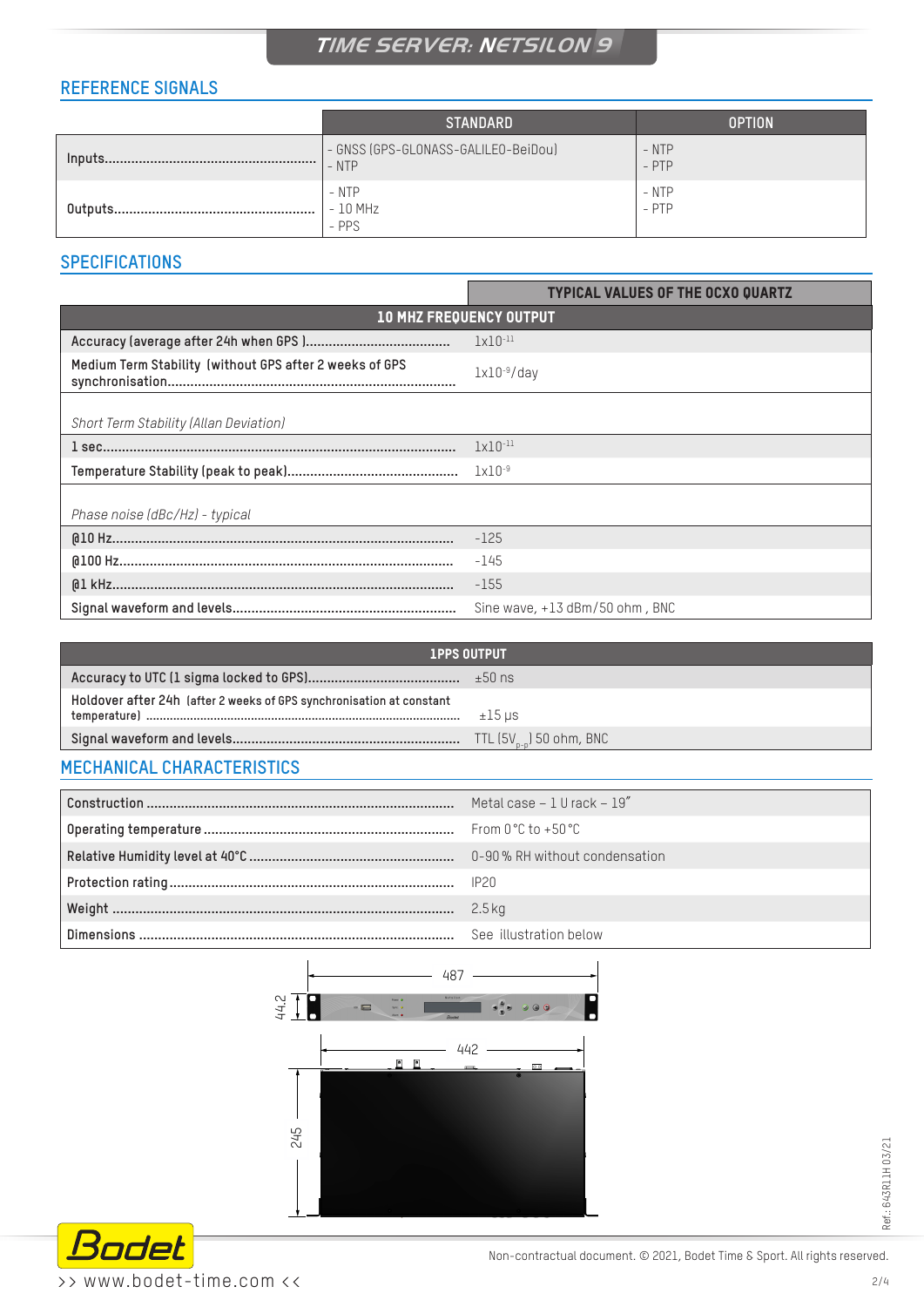### **ELECTRICAL CHARACTERISTICS**

|                       | AC only: $100 - 240V \sim / 50 - 60Hz / 1.9 - 0.8A$<br>or DC only: 22-30V--- / 3.2-1.9A<br>or AC+DC   Redundant power supplies,<br>or AC+AC characteristics, above. | <b>FANLESS</b> |
|-----------------------|---------------------------------------------------------------------------------------------------------------------------------------------------------------------|----------------|
|                       | Alarm IN<br>Dry contact Input, potential-free contact<br>$\ln 4 10 \text{ mA}$                                                                                      |                |
|                       | Alarm OUT<br>Relay NC-NO-C.<br>Maximum current : $1A/50V$ —, $1A/30V$                                                                                               |                |
|                       | 100,000 hours                                                                                                                                                       |                |
| <b>COMMUNICATIONS</b> |                                                                                                                                                                     |                |
|                       |                                                                                                                                                                     |                |

| RJ45, 10/100/1000 BASE-T                                                                                                     |
|------------------------------------------------------------------------------------------------------------------------------|
| RS232, DB9 connector                                                                                                         |
| USB socket (Enable/Disable) for saving and updating software<br>Keyboard (lockable) and LCD screen for network configuration |

### **NETWORK CHARACTERISTICS**

#### **PROTOCOLS**

|                                           | Conforms with RFC 1305 and 5905. Supports Unicast, Broadcast,<br>Multicast, Anycast, MD5 authentication + integrity, peering and<br>Autokey. |
|-------------------------------------------|----------------------------------------------------------------------------------------------------------------------------------------------|
| Number maximum of NTP requests per second | 7000                                                                                                                                         |
|                                           | 32 000                                                                                                                                       |
|                                           | Conforms with RFC 1769, 2030, 4330 and 5905.                                                                                                 |
|                                           | Conforms with RFC 868.                                                                                                                       |
|                                           | Conforms with RFC 867.                                                                                                                       |
| <b>COMMUNICATION</b>                      |                                                                                                                                              |
|                                           | Conforms with RFC 2616.                                                                                                                      |
|                                           | SSH v1.3, SSH v1.5, SSH v2 (openSSH).                                                                                                        |
| <b>MANAGEMENT</b>                         |                                                                                                                                              |
|                                           | IPv4, IPv6 : Dual stack                                                                                                                      |
| <b>SERVICES</b>                           |                                                                                                                                              |
|                                           | DHCPv4, DHCPv6, Autoconf & Slaac                                                                                                             |
|                                           | Mail forwarding                                                                                                                              |
| <b>SUPERVISION</b>                        |                                                                                                                                              |
|                                           | SNMP traps, email and relay contact                                                                                                          |
|                                           | v1 (RFC 1157), v2c (RFC 1901-1908) and v3 (RFC 3411-3418)                                                                                    |
|                                           | Event log service                                                                                                                            |
|                                           | Sending and receiving of alarms                                                                                                              |

### **SECURITY FEATURES**

- Enable/disable protocols,
- Protection by single authentication (login + password) or authentication via LDAP / Radius,
- DES and AES encryption,
- SHA-1, MD5 authentication,
- SSL/TLS: securing exchanges via computer network,
- SCP: secured copy of Netsilon files in SSH session,
- SFTP: secured transfer of Netsilon files in SSH session.